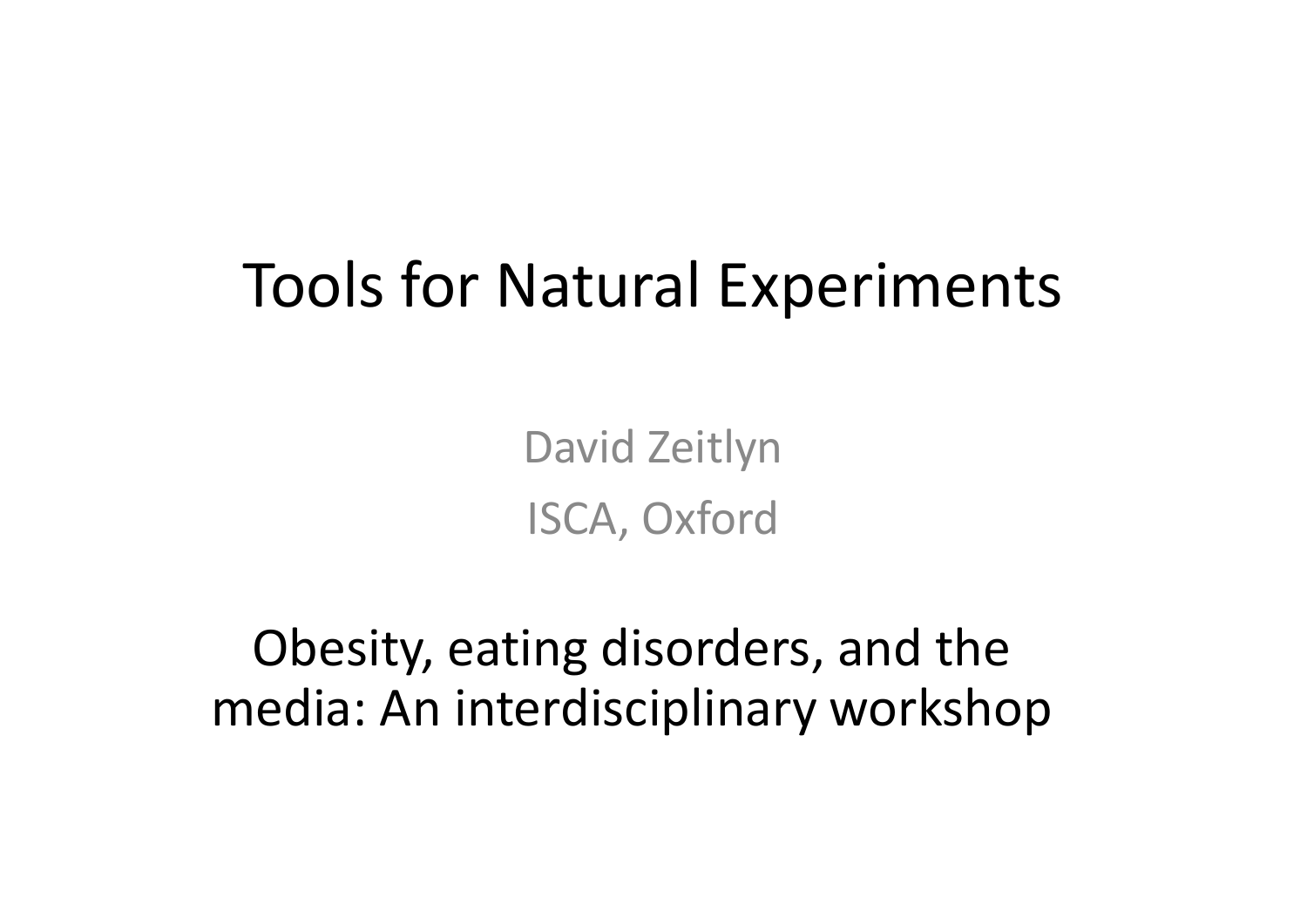### Experimental Triangles

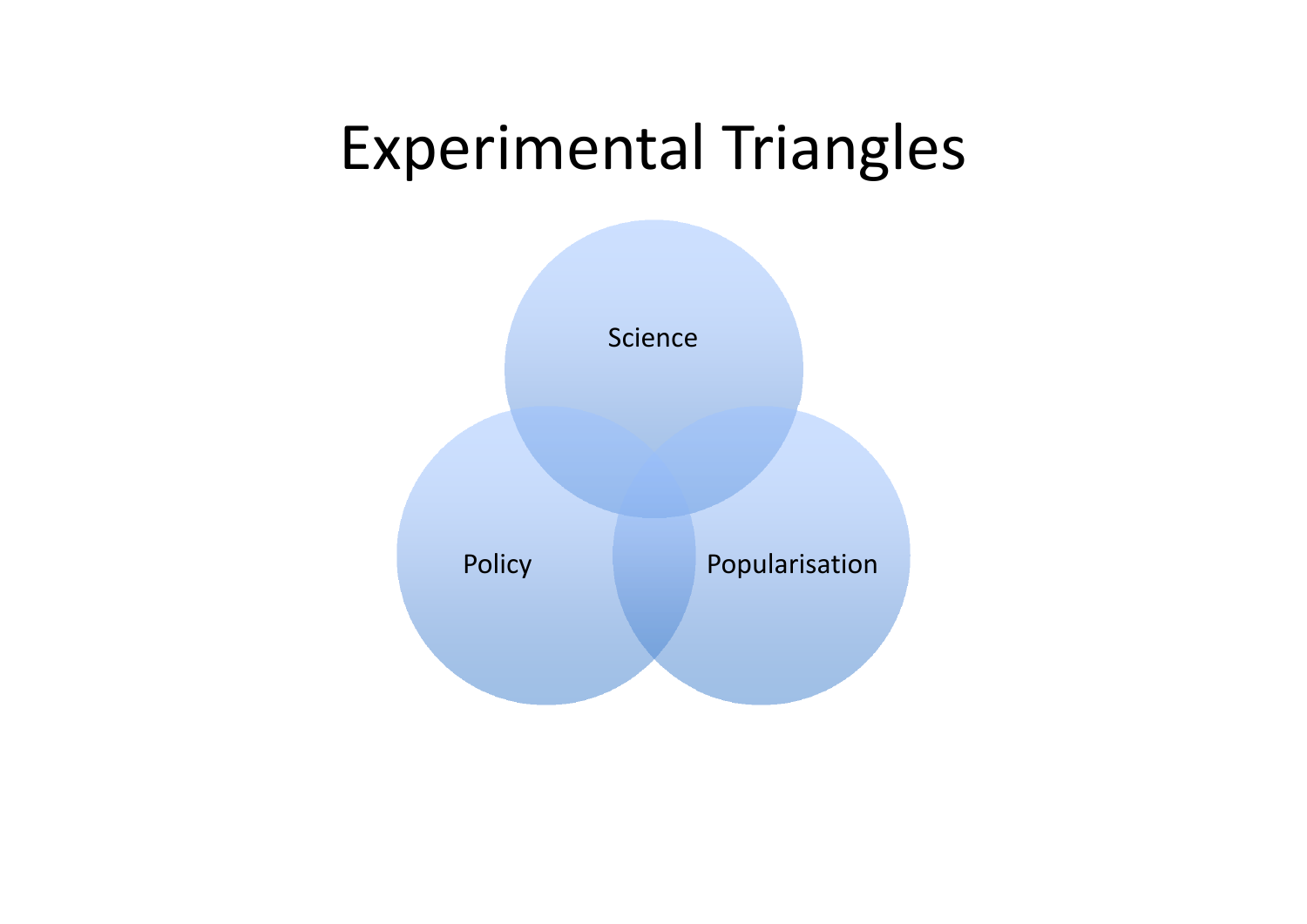### Cases in Point

- Obesity Foresight 2007 => Jamie Oliver?
- Israel: legislation on fashion model size (June 2011 - BMI must be >18.5, "Photoshopped" images must be declared)
- Ulijaszek in Denmark?
- Scaling Problems: how to study



Chinese Whispers

Willful misinterpretation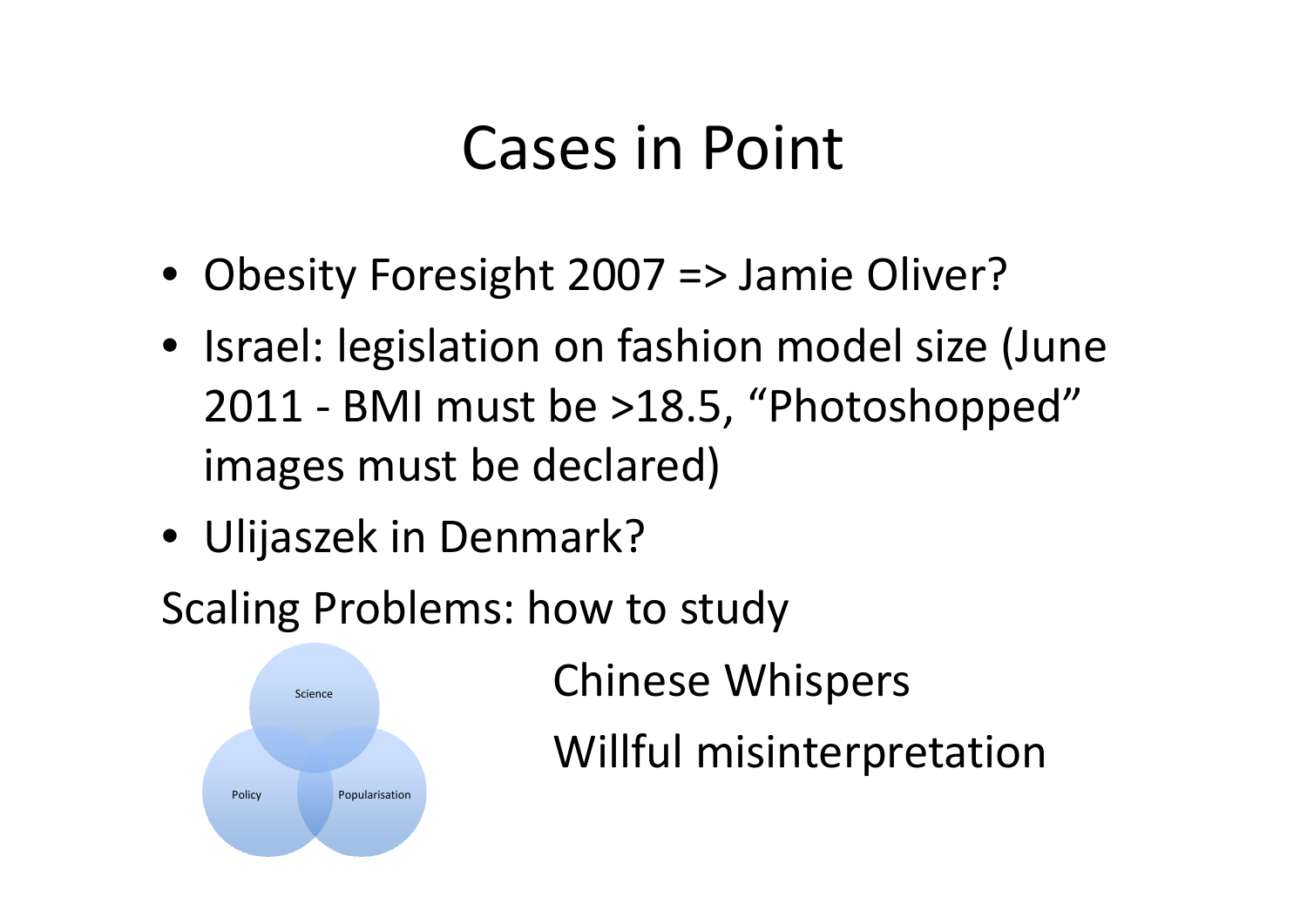# Scaling Up

- Digging into Data:
- Google Books: more than can be read in many lifetimes
- Solution: the google ngram viewer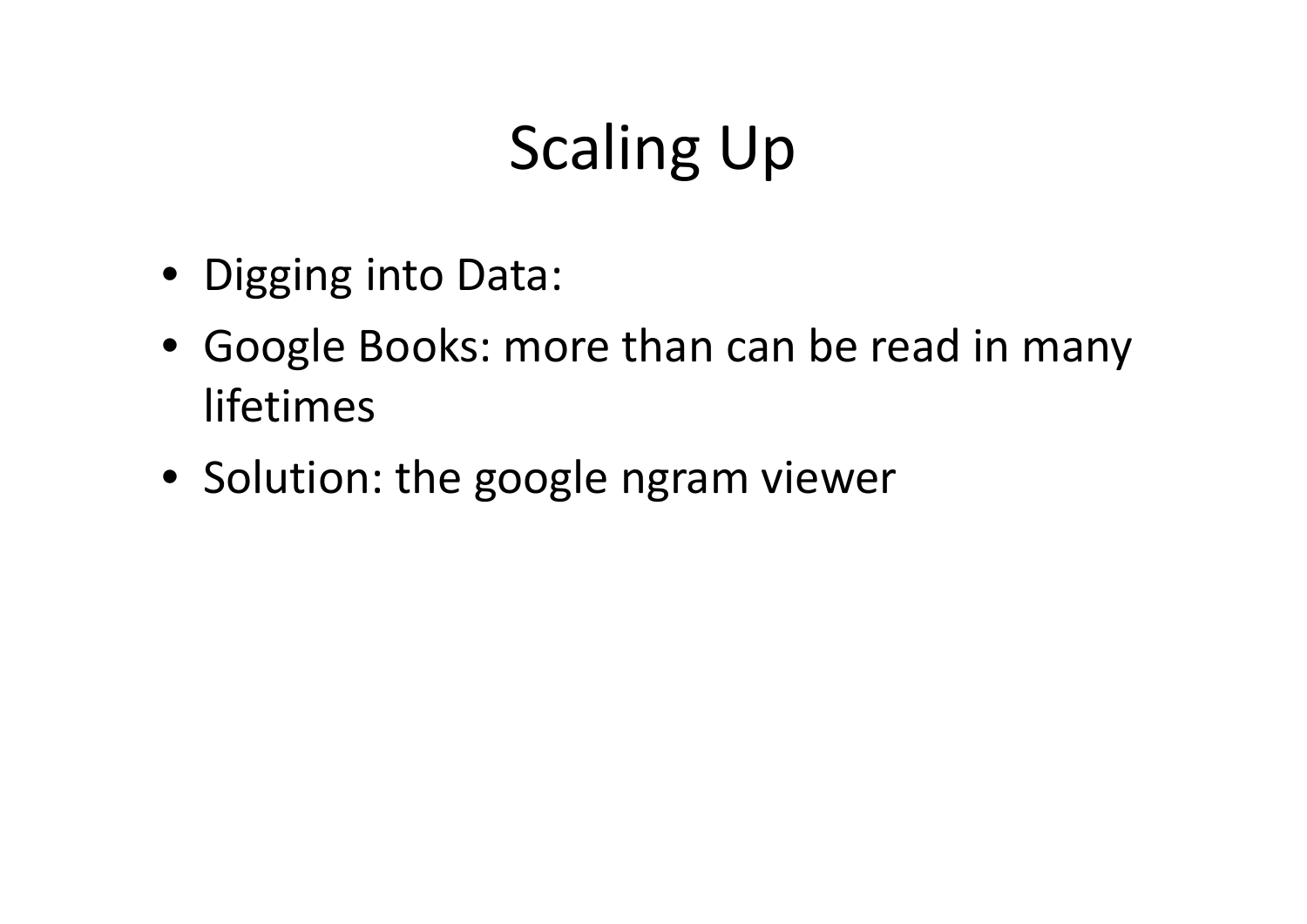### An Ngram comparison

#### Google books Ngram Viewer

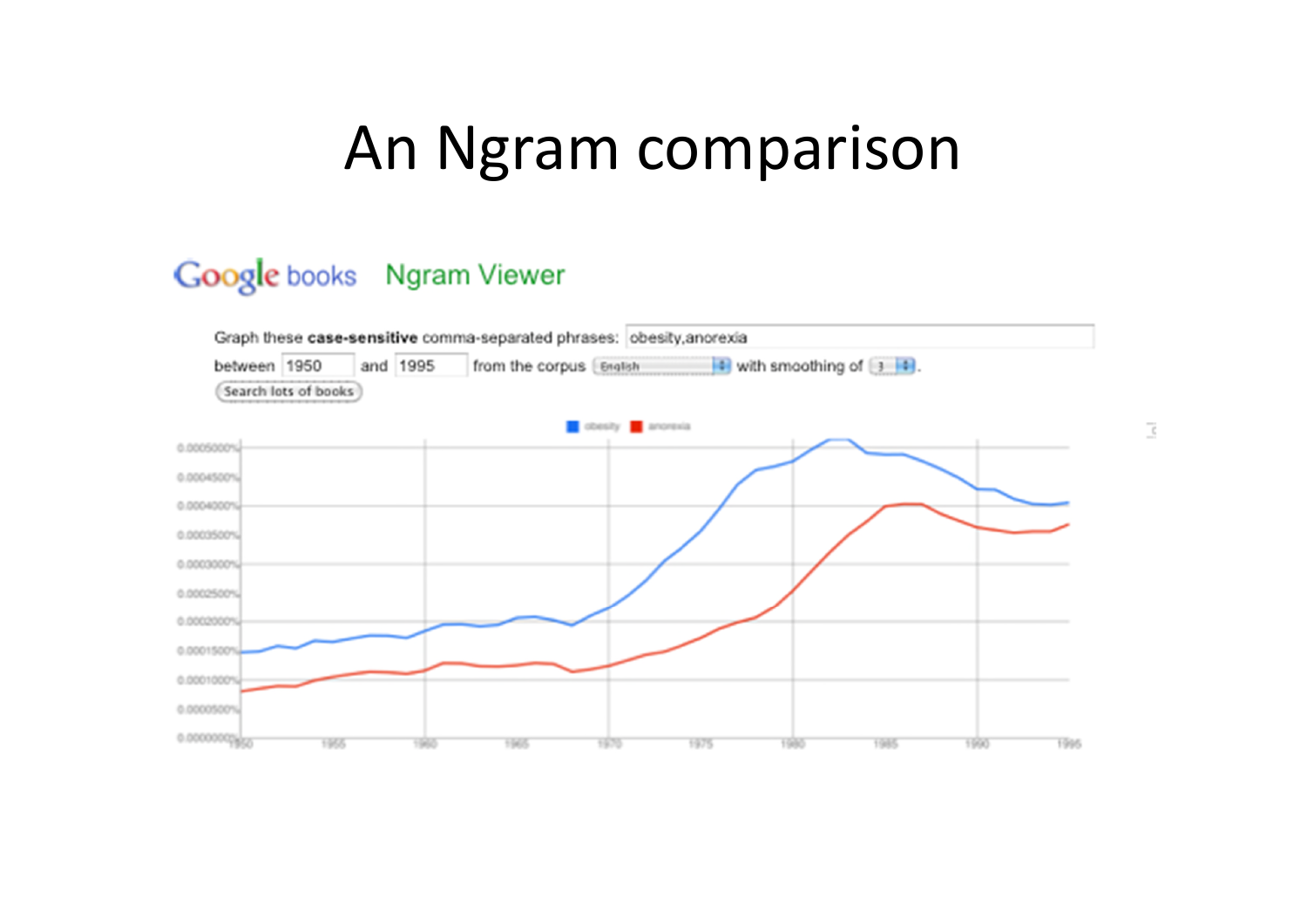## Media Studies

Popularisation: Science => Publics

- Print Media
- Broadcast

Reception Studies: what the audiences make/understand of the messages they receive

- a) Sales of Products (pills) / Diets / Medical Care
- b) Blogging and social media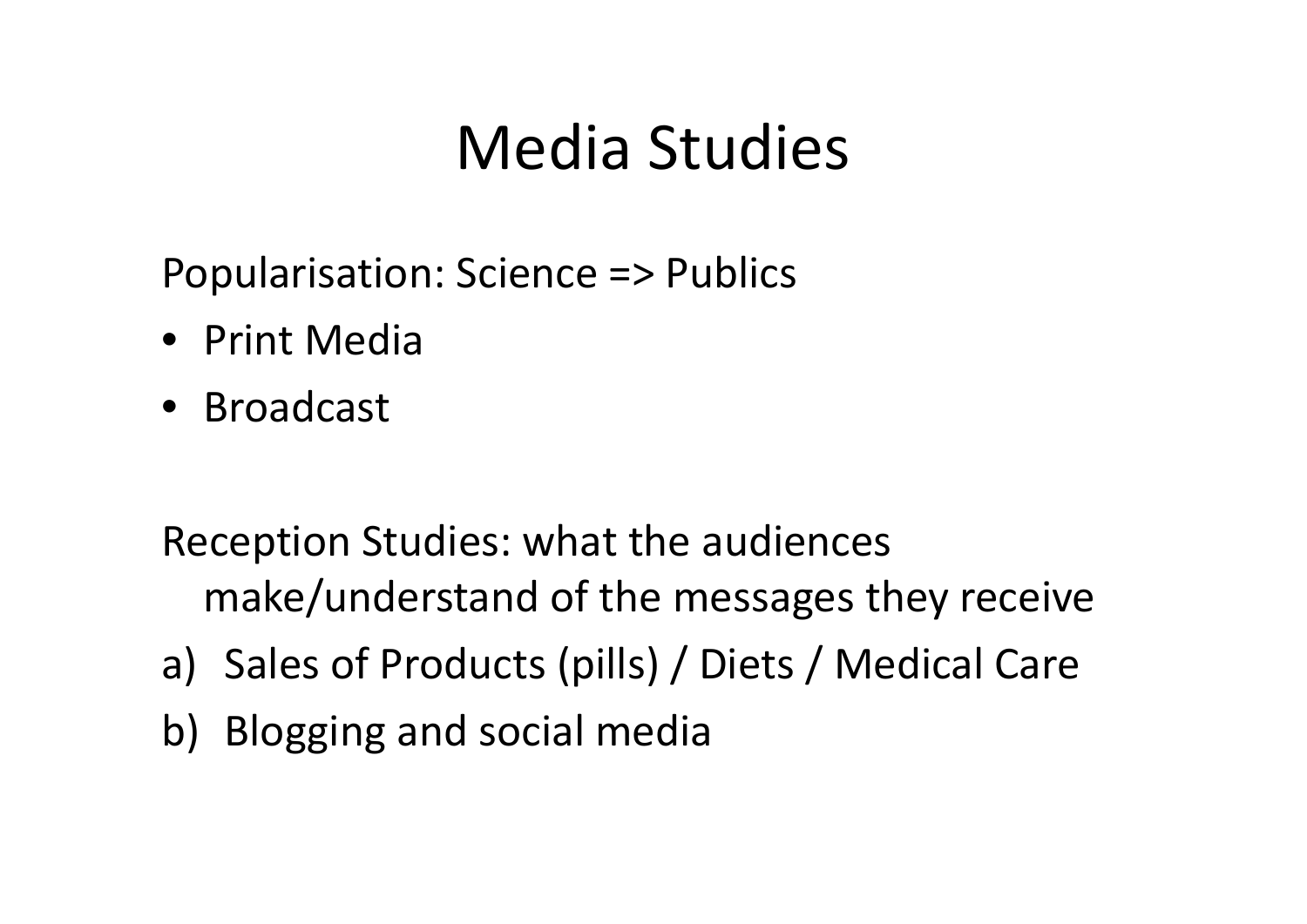## Scaling Up Media Studies

- We can study mass media and audience responses with same tools: Data Mining =Quantitative Measures + Text Mining +Images
- Designed to Scale Up: dealing with n>1 million
- (Questions about precision and recall)
- Overcoming scaling limitations of manual coding and problems with keywords – collocation etc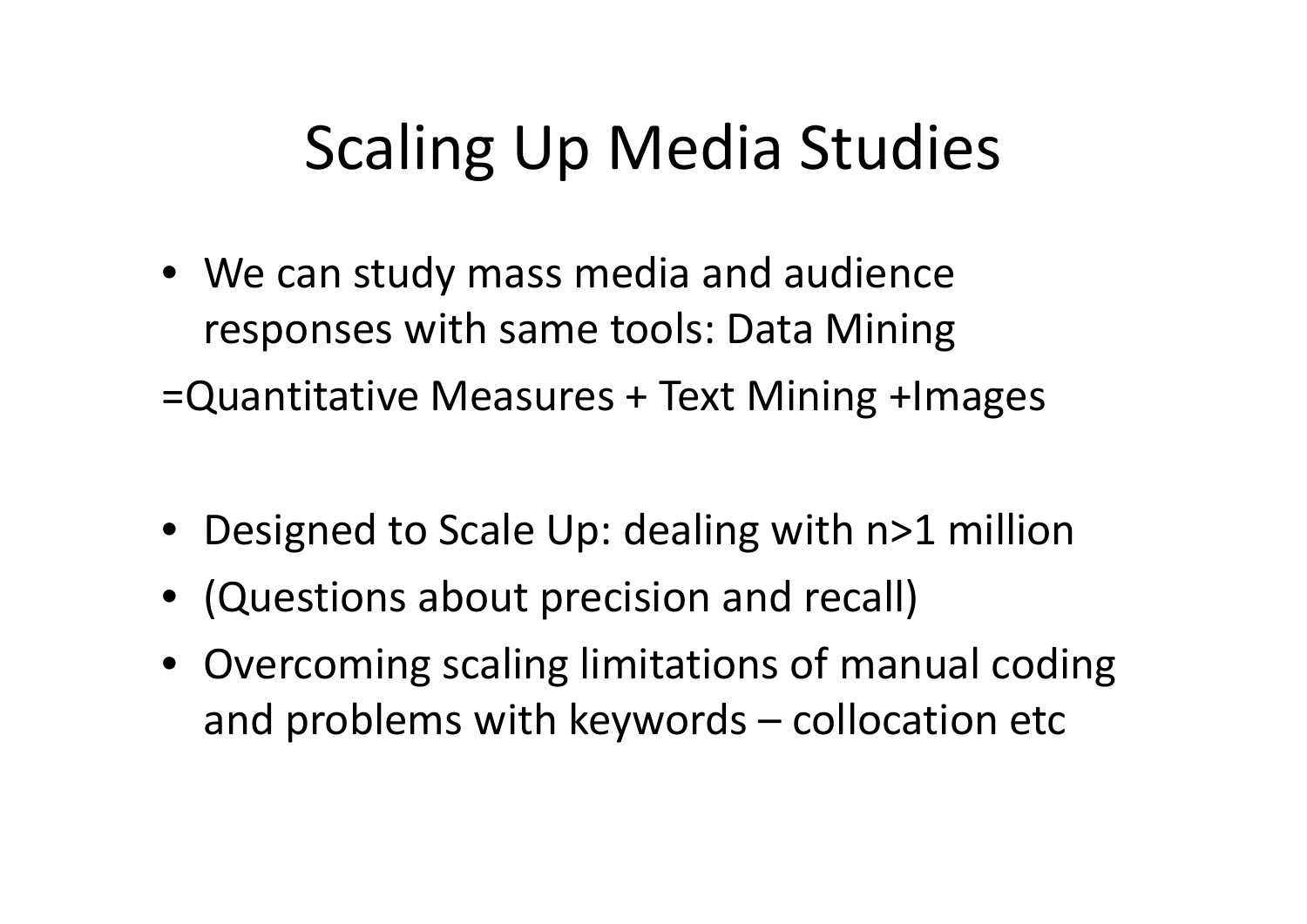## Entanglement

- Tools to **Sensitively Disentangle** complexity
- Dynamically revealing networks of influence
- Hypothetical case Study: epidemiology of the Atkins Diet etc
- Actual case study: FTO 'Fat Gene' media impact study